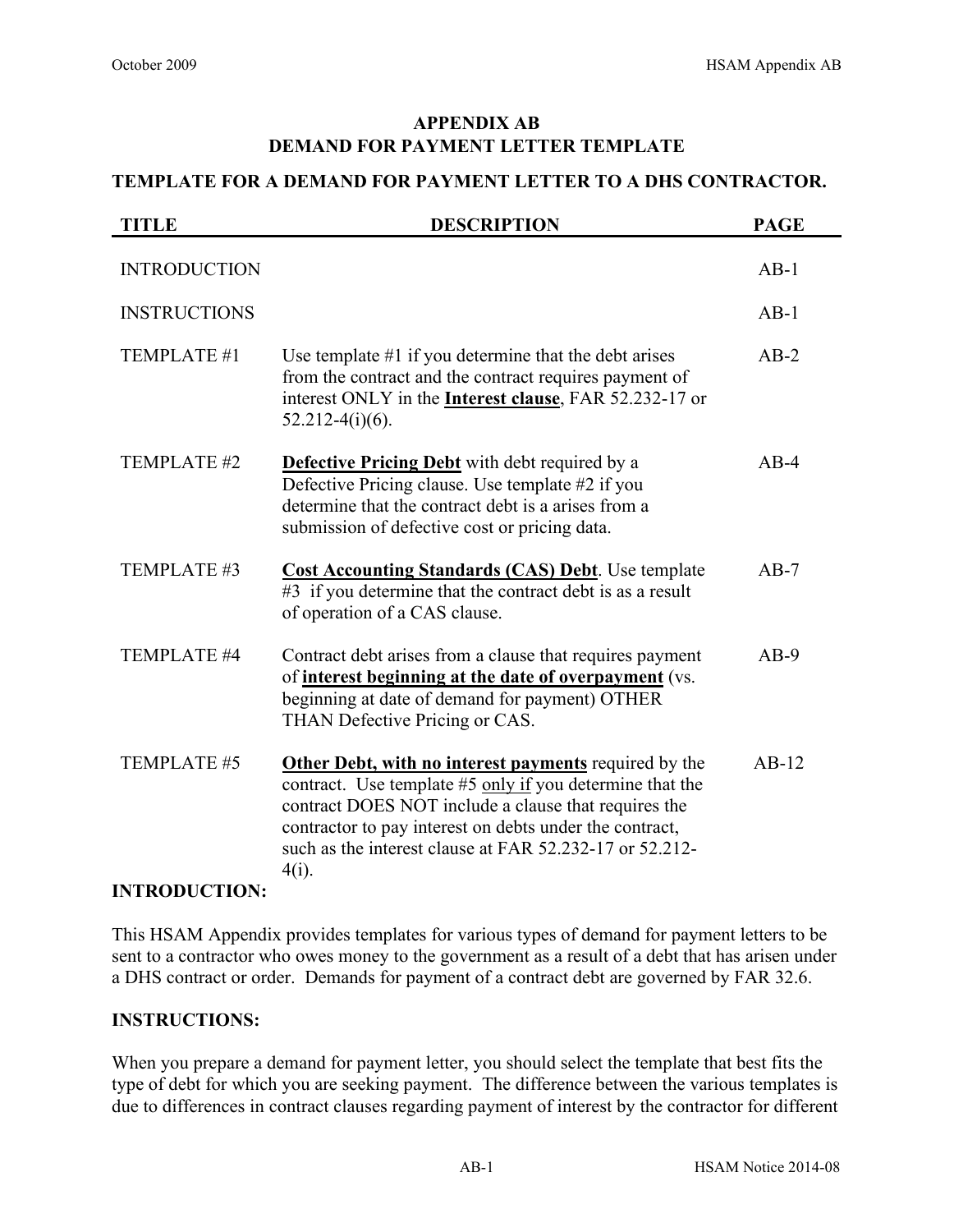types of debts that can occur. For example, contract clauses governing some contract debts, such as a Defective Pricing debt, require a contractor to repay any overpayments PLUS interest on the overpayment amounts beginning at the date(s) of overpayment. Some other types of debts are governed by a contract clause that only requires payment of interest beginning 30 days after issuance of a demand for payment. Other types of debts are not governed by any contract clause that addresses payment of interest on the debt; interest payments under these debts are governed by law and DHS financial management procedures.

The five sample templates provided for your use in this HSAM Appendix give a starting place for preparation of your demand for payment letter. Each must be customized to fit your situation. You should select the template that best fits your situation and prepare your letter to match the facts of your situation and the requirements of the FAR and other governing regulations or laws.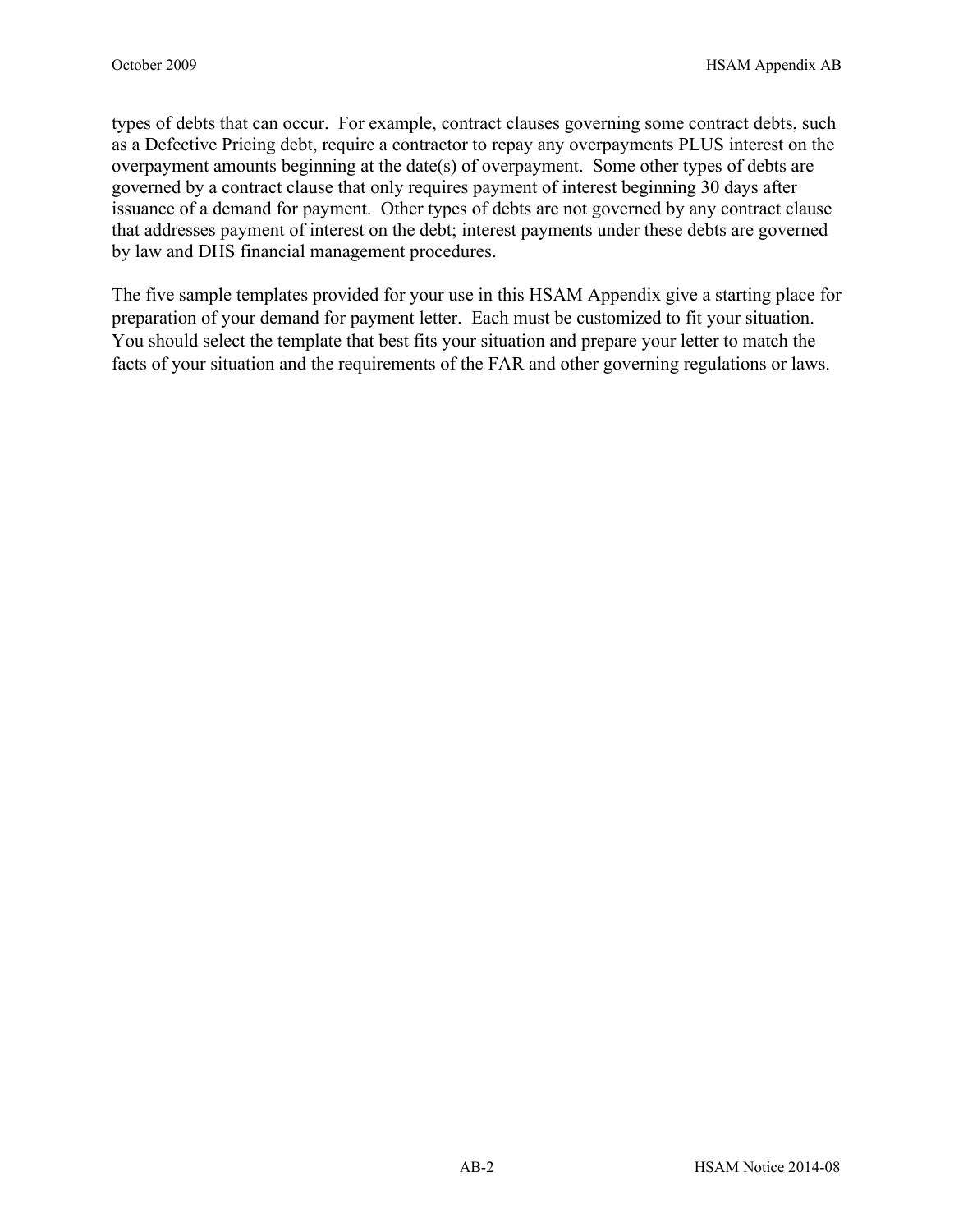# **Contract debt with interest required ONLY by Interest clause, FAR 52.232-17 or 52.212-4(i)(6).**

INSTRUCTIONS FOR USE OF TEMPLATE #1.

- 1. Use template #1 if you determine that the debt arises from the contract and the contract requires payment of interest ONLY in the Interest clause, FAR 52.232-17 or 52.212-  $4(i)(6)$ .
- 2. Modify template #1 to insert appropriate amounts to describe the debt.
- 3. Modify Template #1 to delete paragraphs that do not apply to your situation per instructions within the template.

Company Representative's Name Company Name Company Address City, State, Zip Code

Dear \_\_\_\_\_\_\_\_\_\_\_ *(company representative's name)*

This letter is to inform you that *(insert company name)* is indebted to the United States Government in the amount of \$XX,XXX.XX) on Contract No. XXXXXX-XX-X-XXXX and that payment in full is due not later than 30 days after the date of this notification.

Please remit a check in the amount of \$ payable to the payment office that is identified in your contract, annotated with the contract number and accompanied by a copy of this demand for payment.

This debt resulted from *(fully describe the basis of debt).*

The amount due is comprised of—

| Principal Amount of Debt          |  |
|-----------------------------------|--|
| Interest (if there are previously |  |
| accrued amounts)                  |  |
| Penalty (if applicable)           |  |
| <b>Total Debt owed</b>            |  |

*(If the lines of accounting against which the debt is due are readily available, the letter should include the following. See FAR 32.604(b)(2) for specific instructions. DELETE THE PARAGRAPH IF YOU CANNOT FILL OUT THE DISTRIBUTION OF THE DEBT.)*

The following is a distribution of the debt by lines of accounting:

| AAAAAAAAA          | ъD |
|--------------------|----|
| <b>BBBBBBBBBBB</b> | ъD |
| CCCCCCCCCC         | мD |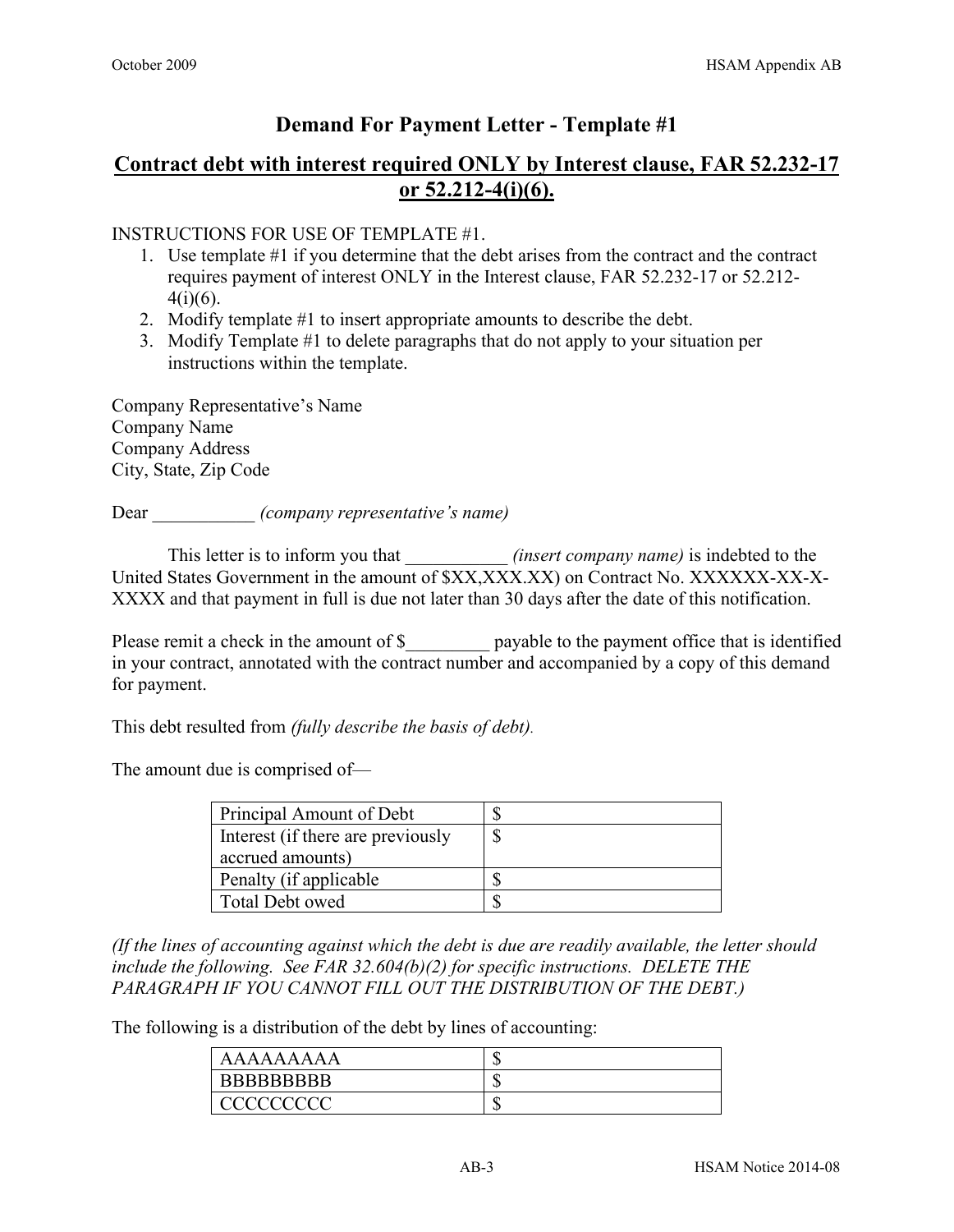*(If the lines of accounting are not readily available, instead of the above paragraph and chart, the letter should include the below statement. Also see FAR 32.604(b)(2)(iv) for specific instructions. DELETE THE PARAGRAPH IF YOU FILLED OUT THE ABOVE TABLE.)*

The distribution of the debt by lines of accounting will be provided in a separate letter by *(insert date by which the lines of accounting will be provided).*

Any amounts not paid within 30 days from the date of this demand for payment will bear interest. Interest shall be computed from the date of the demand for payment until repayment by the contractor. The interest rate shall be the interest rate established by the Secretary of the Treasury, as provided in 41 U.S.C. 7109, which is applicable to the period in which the amount becomes due, and then at the rate applicable for each six-month period as established by the Secretary until the amount is paid. This rate is published on the Department of the Treasury's website, [http://www.fms.treas.gov/prompt/index.html.](http://www.fms.treas.gov/prompt/index.html)

If you are financially unable to pay the full amount of the debt at the present time, you may request an installment payment agreement or deferment of collection if immediate payment is not practicable or if the amount is in dispute. Your request for installment or deferment should be made in writing and supported by certified statements of income and financial position covering the last 12 months. Requests for installments or deferment should be made to the payment office accounts receivable division.

If you have not liquidated the debt within 30 days of the date due or requested installment payments or deferment of collection, the payment office may initiate withholding of principal, interest, penalties, and administrative charges. The debt may be subject to the Department of the Treasury offset from any Federal payments otherwise due your company. The debt may be referred to the Department of the Treasury for collection, and its collection actions could include credit bureau reporting, referral to the Treasury Offset Program for administrative offsets, and referral to third-party collection agencies. In addition, the Agency may seek to collect amounts owed through internal administrative offset or by referral to the Department of Justice for legal action. You will be responsible for all fees charged in collection of the debt, including the fee assessed by Treasury for any debt referred to it for collection. When you provide a check as payment, you authorize the Agency either to use information from your check to make a one-time electronic fund transfer from your account or to process the payment as a check transaction. You may review a Privacy Act Statement required by 5 U.S.C. 552a(e)(3) stating our authority for soliciting and collecting the information from your check, and explaining the purposes and routine uses which will be made by your check information, at [\(http://www.fms.treas.gov/otcnet/index.html\)](http://www.fms.treas.gov/otcnet/index.html). Furnishing the check information is voluntary, but a decision to not do so may require you to make payment by some other method.

In the event the contract is assigned under the authority of 31 U.S.C. 3727 or 41 U.S.C. 6305, the rights of the assignee will be scrupulously respected and withholding of payments shall be consistent with those rights.

If you believe that the debt is invalid or the amount is incorrect or you have any questions, please contact the undersigned immediately at (XXX) XXX-XXXX. You have a right to a full explanation of the debt and to inspect and copy records relating to the debt. Interest will continue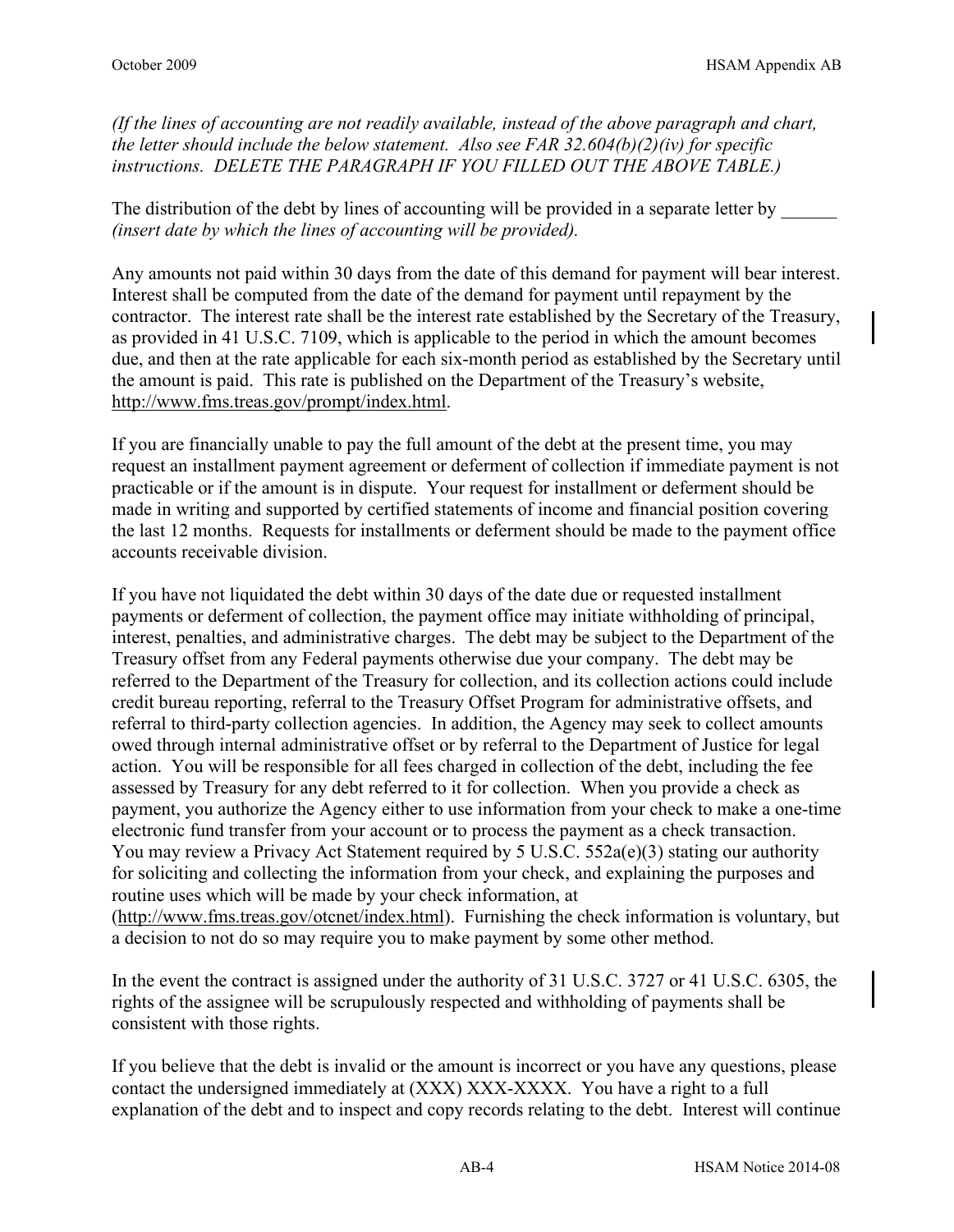to accrue while the debt is in dispute.

Sincerely,

Contracting Officer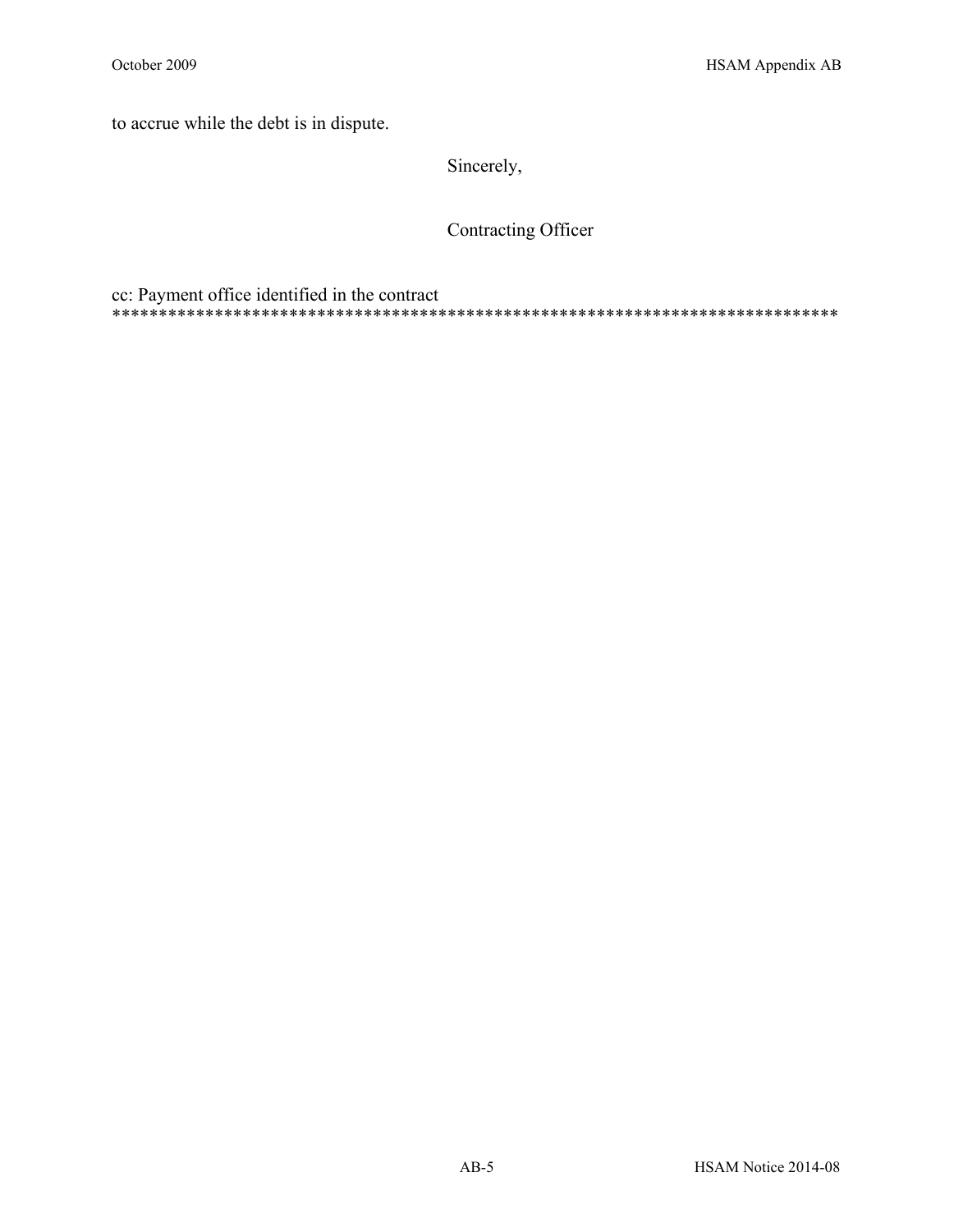# **Demand For Payment Letter - Template #2 DEFECTIVE PRICING**

#### INSTRUCTIONS FOR USE OF TEMPLATE #2.

- 1. Use template #2 if you determine that the contract debt arises from a submission of defective cost or pricing data.
- 2. Modify template #2 to insert appropriate amounts to describe the debt.
- 3. Modify Template #2 to delete paragraphs that do not apply to your situation per instructions within the template.

Company Representative's Name Company Name Company Address City, State, Zip Code

Dear \_\_\_\_\_\_\_\_\_\_\_ *(company representative's name)*

This letter is to inform you that *(insert company name)* is indebted to the United States Government in the amount of \$XX,XXX.XX) on Contract No. XXXXXX-XX-X-XXXX and that payment in full is due not later than 30 days after the date of this notification.

Please remit a check in the amount of \$ payable to the payment office that is identified in your contract, annotated with the contract number and accompanied by a copy of this demand for payment.

Repayment of this debt is necessary to recoup overpayment made by the Government stemming from overpricing as a result of submittal of defective certified cost or pricing data. The reduced contract price is shown in the attached contract modification. The dates and amounts of overpayments are shown below along with the interest and penalty due on each overpayment (or see attached).

The interest due amount below above has been computed in accordance with *(Insert clause number and title here; e.g.; FAR 52.215-10, Price Reduction for Defective Certified Cost or Pricing Data.).* Based on the requirements of that clause, your obligation to pay interest began on the date(s) of overpayment. The below table shows the amount you owe as of *\_\_\_\_\_\_\_\_\_\_\_\_\_(insert date interest computation ended – should be as close as possible to the date of the demand letter.)* Interest will continue to accumulate from that date until full payment is made. The computation of the amount of interest you owe for this initial period is as follows: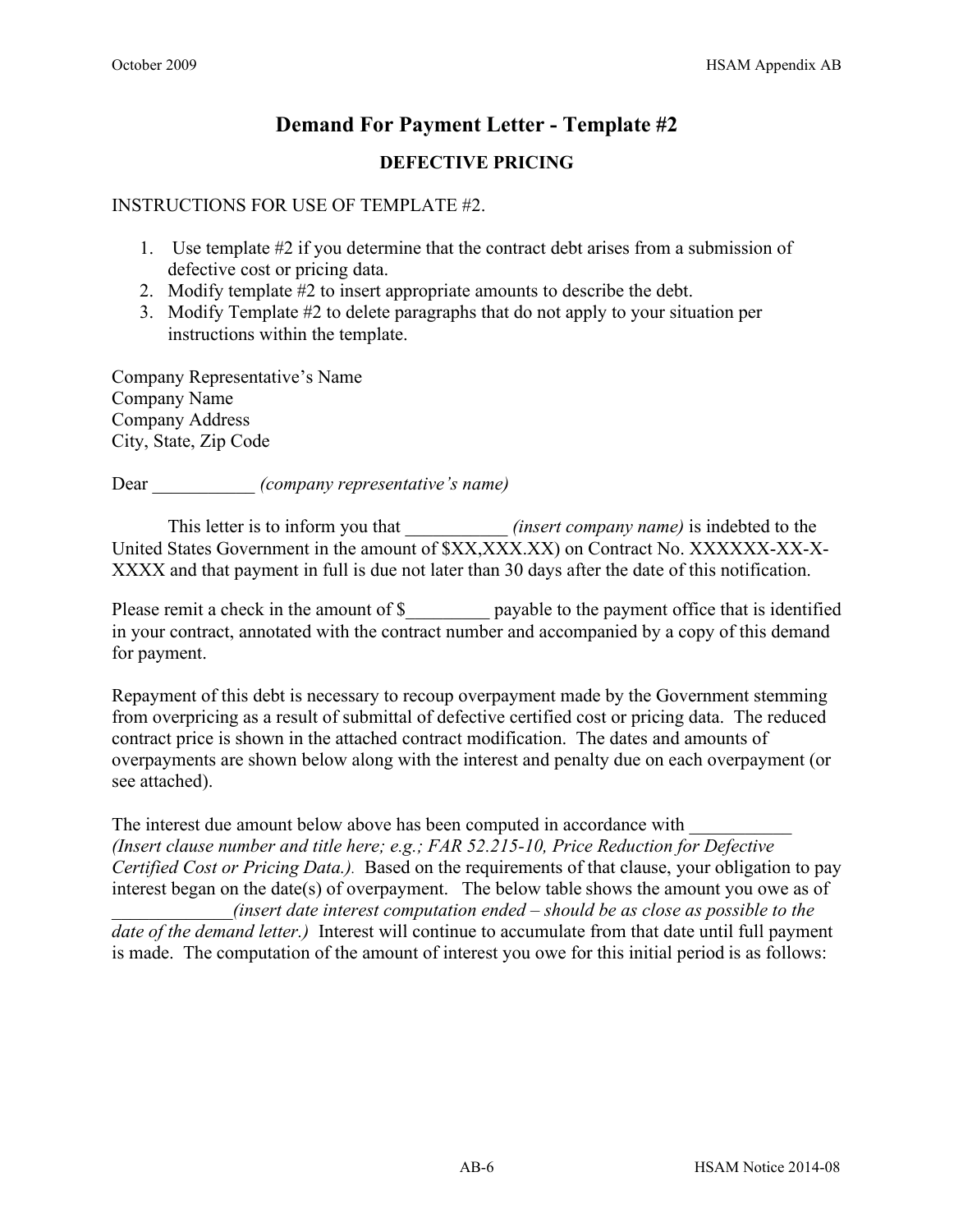| <b>ITEM</b> | <b>OVERPAYMENT</b><br><b>AMOUNT</b> | DATE OF<br><b>OVERPAYMENT</b> | <b>INTEREST</b><br><b>DUE THRU</b><br><b>INSERT</b><br>DATE) | <b>PENALTY</b><br><b>AMOUNT</b> |
|-------------|-------------------------------------|-------------------------------|--------------------------------------------------------------|---------------------------------|
|             |                                     |                               |                                                              |                                 |
|             |                                     |                               |                                                              |                                 |
|             |                                     |                               |                                                              |                                 |
|             |                                     |                               |                                                              |                                 |

The amount due is comprised of—

| Principal Amount of Debt          |  |
|-----------------------------------|--|
| Interest (if there are previously |  |
| accrued amounts)                  |  |
| Penalty (if applicable)           |  |
| Total Debt owed                   |  |

*(If the lines of accounting against which the debt is due are readily available, the letter should include the following. See FAR 32.604(b)(2) for specific instructions. DELETE THE PARAGRAPH IF YOU CANNOT FILL OUT THE DISTRIBUTION OF THE DEBT.)*

The following is a distribution of the debt by lines of accounting:

| AAAAAAAAA         | ιIJ |
|-------------------|-----|
| <b>BBBBBBBBBB</b> | ιIJ |
|                   | ιIJ |

*(If the lines of accounting are not readily available, instead of the above paragraph and chart, the letter should include the below statement. Also see FAR 32.604(b)(2)(iv) for specific instructions. DELETE THE PARAGRAPH IF YOU FILLED OUT THE ABOVE TABLE.)*

The distribution of the debt by lines of accounting will be provided in a separate letter by *(insert date by which the lines of accounting will be provided].*

If you are financially unable to pay the full amount of the debt at the present time, you may request an installment payment agreement or deferment of collection if immediate payment is not practicable or if the amount is in dispute. Your request for installment or deferment should be made in writing and supported by certified statements of income and financial position covering the last 12 months. Requests for installments or deferment should be made to the payment office accounts receivable division.

If you have not liquidated the debt within 30 days of the date due or requested installment payments or deferment of collection, the payment office may initiate withholding of principal, interest, penalties, and administrative charges. The debt may be subject to the Department of the Treasury offset from any Federal payments otherwise due your company. The debt may be referred to the Department of the Treasury for collection, and its collection actions could include credit bureau reporting, referral to the Treasury Offset Program for administrative offsets, and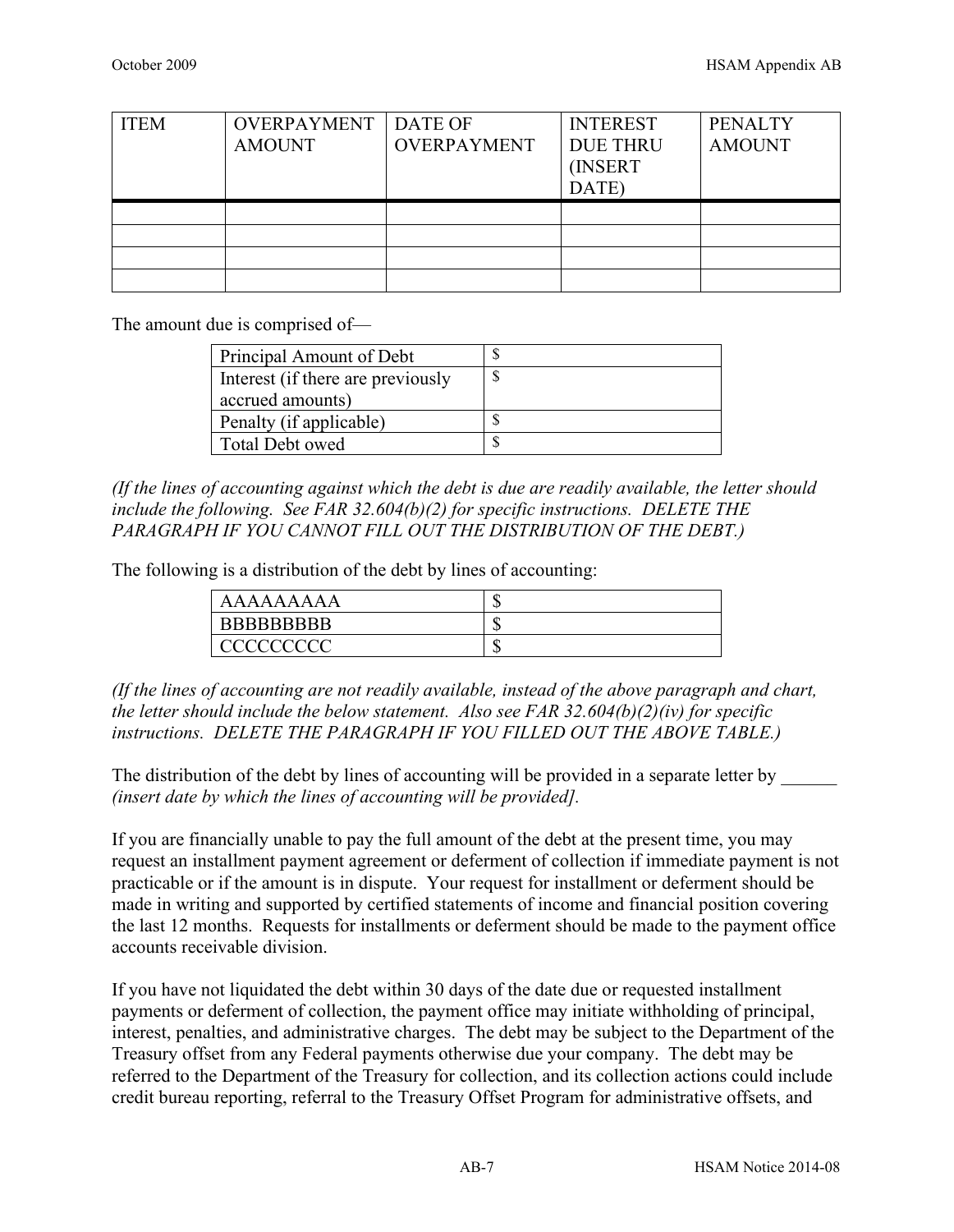referral to third-party collection agencies. In addition, the Agency may seek to collect amounts owed through internal administrative offset or by referral to the Department of Justice for legal action. You will be responsible for all fees charged in collection of the debt, including the fee assessed by Treasury for any debt referred to it for collection. When you provide a check as payment, you authorize the Agency either to use information from your check to make a one-time electronic fund transfer from your account or to process the payment as a check transaction. You may review a Privacy Act Statement required by 5 U.S.C.  $552a(e)(3)$  stating our authority for soliciting and collecting the information from your check, and explaining the purposes and routine uses which will be made by your check information, at (http://www.fms.treas.gov/otcnet/index.html). Furnishing the check information is voluntary, but a decision to not do so may require you to make payment by some other method.

In the event the contract is assigned under the authority of 31 U.S.C. 3727 or 41 U.S.C. 6305, the rights of the assignee will be scrupulously respected and withholding of payments shall be consistent with those rights.

If you believe that the debt is invalid or the amount is incorrect or you have any questions, please contact the undersigned immediately at (XXX) XXX-XXXX. You have a right to a full explanation of the debt and to inspect and copy records relating to the debt. Interest will continue to accrue while the debt is in dispute.

Sincerely,

Contracting Officer

cc: Payment office identified in the contract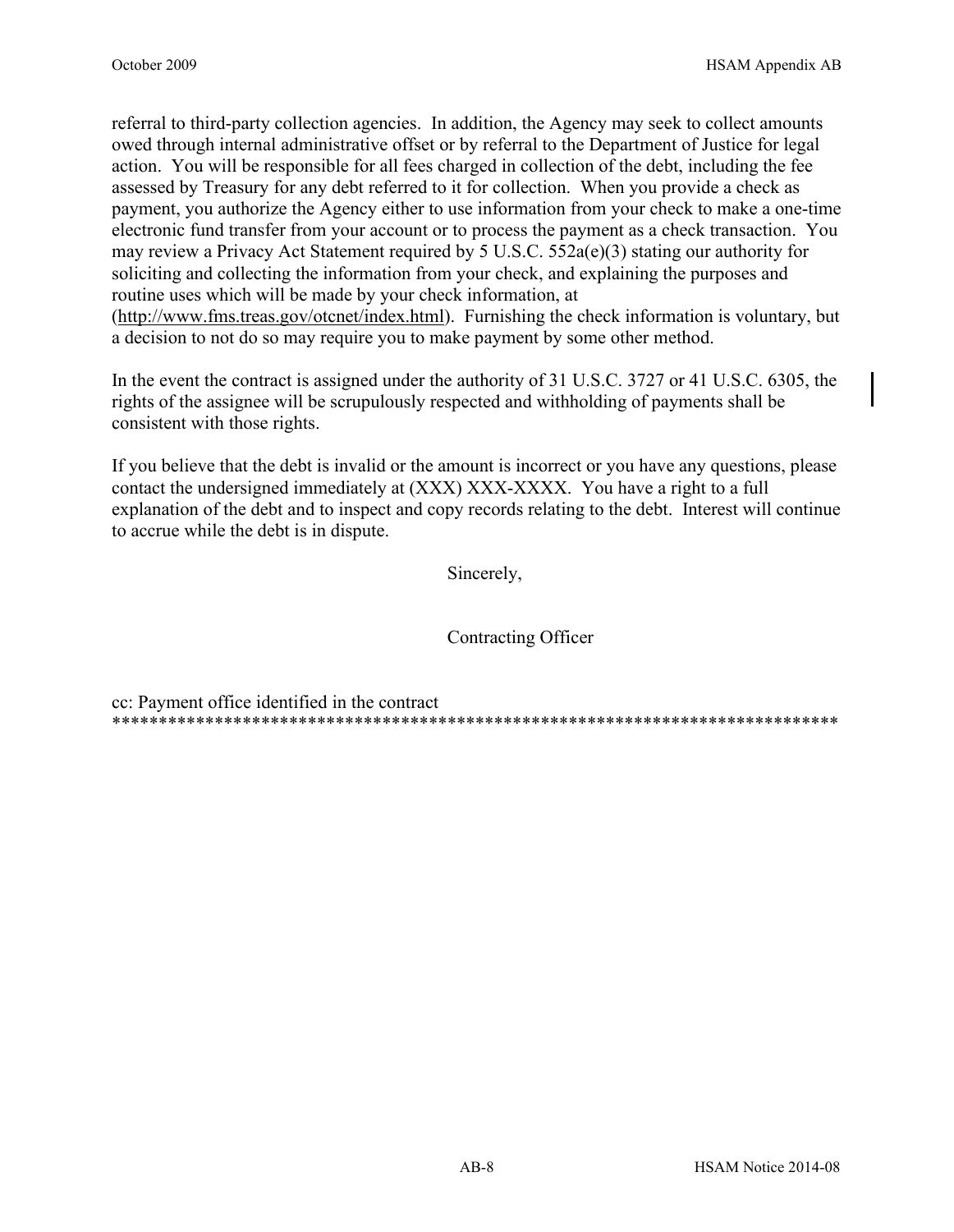# **COST ACCOUNTING STANDARDS (CAS)**

#### INSTRUCTIONS FOR USE OF TEMPLATE #3.

- 1. Use template #3 if you determine that the contract debt is as a result of operation of a CAS clause.
- 2. Modify template #3to insert appropriate amounts to describe the debt.
- 3. Modify Template #3 to delete paragraphs that do not apply to your situation per instructions within the template.

Company Representative's Name Company Name Company Address City, State, Zip Code

Dear \_\_\_\_\_\_\_\_\_\_\_ *(company representative's name)*

This letter is to inform you that *(insert company name)* is indebted to the United States Government in the amount of \$XX,XXX.XX) on Contract No. XXXXXX-XX-X-XXXX and that payment in full is due not later than 30 days after the date of this notification.

Please remit a check in the amount of \$\_\_\_\_\_\_\_\_\_\_ payable to the payment office that is identified in your contract, annotated with the contract number and accompanied by a copy of this demand for payment.

Repayment of this debt is necessary to recoup overpayment made by the Government stemming from overpricing as a result of submittal of defective certified cost or pricing data. The reduced contract price is shown in the attached contract modification. The dates and amounts of overpayments are shown below along with the interest and penalty due on each overpayment (or see attached).

The interest due amount below above has been computed in accordance with *(Insert clause number and title here; e.g.; FAR 52.230-5, Cost Accounting Standards).* Based on the requirements of that clause, your obligation to pay interest began on the date(s) of overpayment. The below table shows the amount you owe as of *<i>all insert date (insert date insert date in serime shows the amount you owe as of interest computation ended – should be as close as possible to the date of the demand letter.)* Interest will continue to accumulate from that date until full payment is made. The computation of the amount of interest you owe for this initial period is as follows: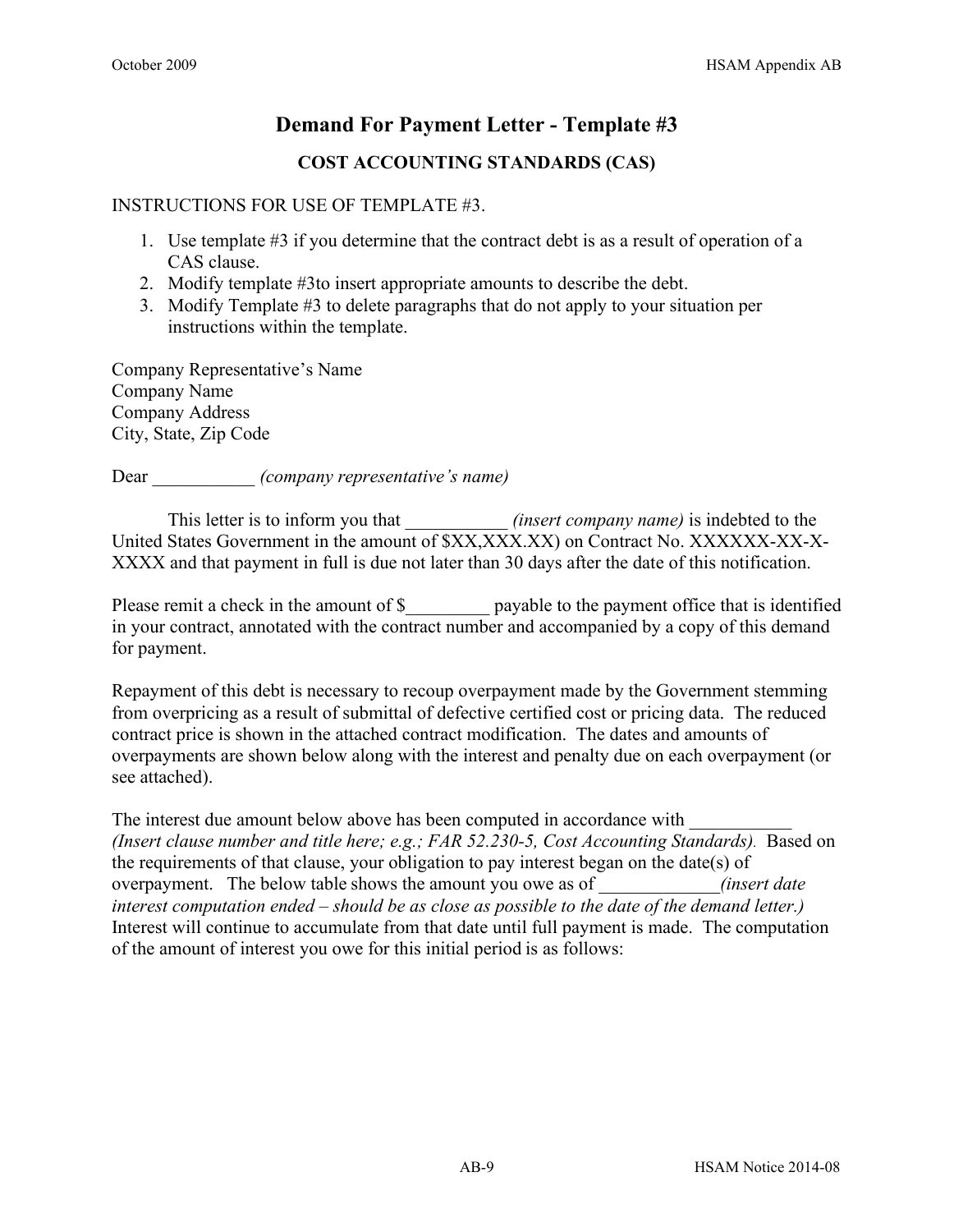| <b>ITEM</b> | OVERPAYMENT<br><b>AMOUNT</b> | DATE OF<br><b>OVERPAYMENT</b> | <b>INTEREST</b><br><b>DUE THRU</b><br>(INSERT<br>DATE) |
|-------------|------------------------------|-------------------------------|--------------------------------------------------------|
|             |                              |                               |                                                        |
|             |                              |                               |                                                        |
|             |                              |                               |                                                        |
|             |                              |                               |                                                        |

The amount due is comprised of—

| Principal Amount of Debt          |  |
|-----------------------------------|--|
| Interest (if there are previously |  |
| accrued amounts)                  |  |
| Penalty (if applicable)           |  |
| Total Debt owed                   |  |

The following is a distribution of the debt by contract and by lines of accounting:

Contract #1

| AAAAAAAAA          | w |
|--------------------|---|
| <b>BBBBBBBBBBB</b> | w |
| <u>acceccecc</u>   | w |

Contract #2

| AAAAAAAAA         | ĸIJ |
|-------------------|-----|
| <b>BBBBBBBBBB</b> | ٨D  |
| CCCCCCCCC         | ٨D  |

Contract#3, Etc.

*(If the lines of accounting are not readily available, instead of the above paragraph and chart, the letter should include the below statement. Also see FAR 32.604(b)(2)(iv) for specific instructions. DELETE THE PARAGRAPH IF YOU FILLED OUT THE ABOVE TABLE.)*

The distribution of the debt by lines of accounting will be provided in a separate letter by *(insert date by which the lines of accounting will be provided).* 

If you are financially unable to pay the full amount of the debt at the present time, you may request an installment payment agreement or deferment of collection if immediate payment is not practicable or if the amount is in dispute. Your request for installment or deferment should be made in writing and supported by certified statements of income and financial position covering the last 12 months. Requests for installments or deferment should be made to the payment office accounts receivable division.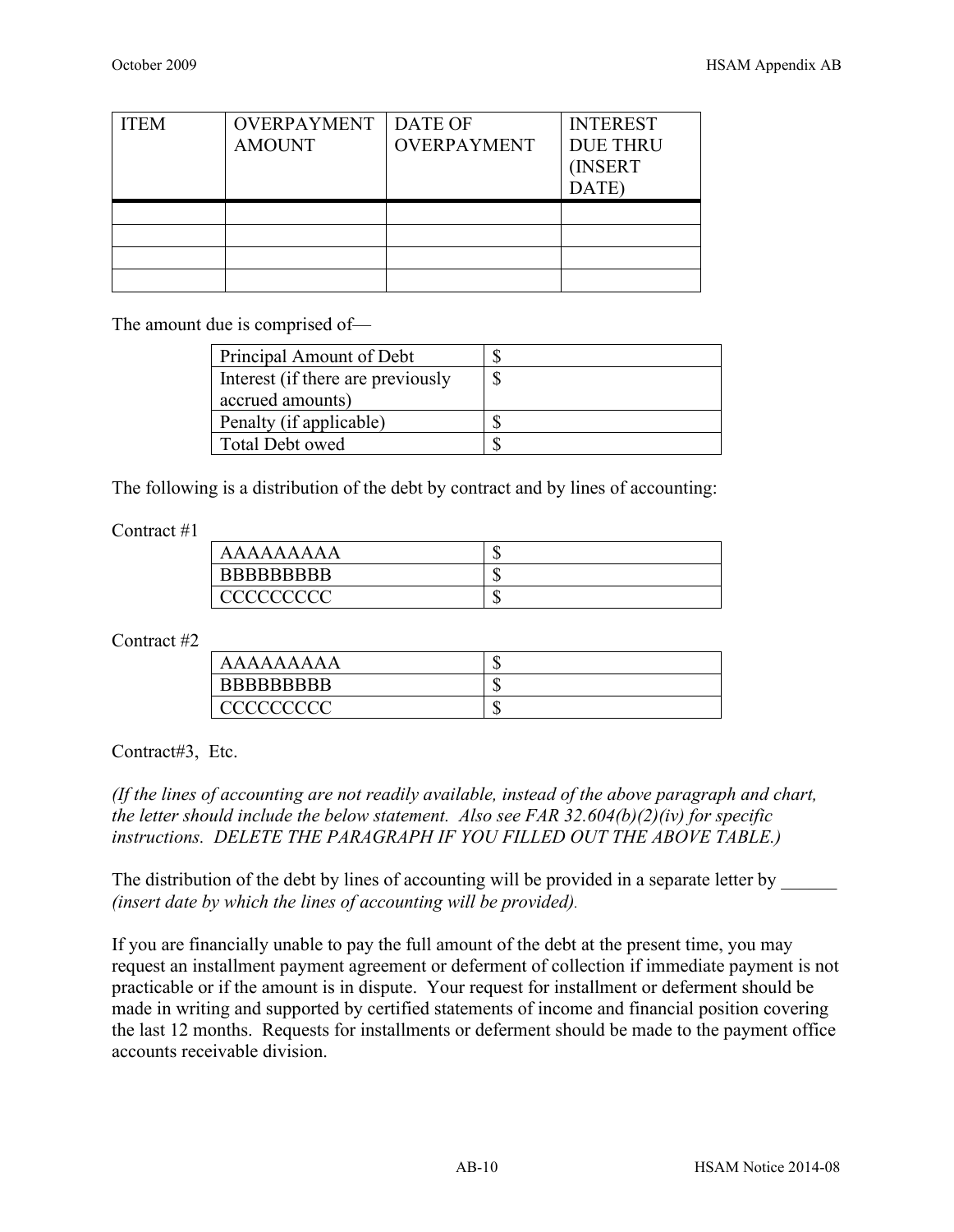$\mathbf{I}$ 

If you have not liquidated the debt within 30 days of the date due or requested installment payments or deferment of collection, the payment office may initiate withholding of principal, interest, penalties, and administrative charges. The debt may be subject to the Department of the Treasury offset from any Federal payments otherwise due your company. The debt may be referred to the Department of the Treasury for collection, and its collection actions could include credit bureau reporting, referral to the Treasury Offset Program for administrative offsets, and referral to third-party collection agencies. In addition, the Agency may seek to collect amounts owed through internal administrative offset or by referral to the Department of Justice for legal action. You will be responsible for all fees charged in collection of the debt, including the fee assessed by Treasury for any debt referred to it for collection. When you provide a check as payment, you authorize the Agency either to use information from your check to make a one-time electronic fund transfer from your account or to process the payment as a check transaction. You may review a Privacy Act Statement required by 5 U.S.C.  $552a(e)(3)$  stating our authority for soliciting and collecting the information from your check, and explaining the purposes and routine uses which will be made by your check information, at

[\(http://www.fms.treas.gov/otcnet/index.html\)](http://www.fms.treas.gov/otcnet/index.html). Furnishing the check information is voluntary, but a decision to not do so may require you to make payment by some other method.

In the event the contract is assigned under the authority of 31 U.S.C. 3727 or 41 U.S.C. 6305, the rights of the assignee will be scrupulously respected and withholding of payments shall be consistent with those rights.

If you believe that the debt is invalid or the amount is incorrect or you have any questions, please contact the undersigned immediately at (XXX) XXX-XXXX. You have a right to a full explanation of the debt and to inspect and copy records relating to the debt. Interest will continue to accrue while the debt is in dispute.

Sincerely,

Contracting Officer

cc: Payment office identified in the contract \*\*\*\*\*\*\*\*\*\*\*\*\*\*\*\*\*\*\*\*\*\*\*\*\*\*\*\*\*\*\*\*\*\*\*\*\*\*\*\*\*\*\*\*\*\*\*\*\*\*\*\*\*\*\*\*\*\*\*\*\*\*\*\*\*\*\*\*\*\*\*\*\*\*\*\*\*\*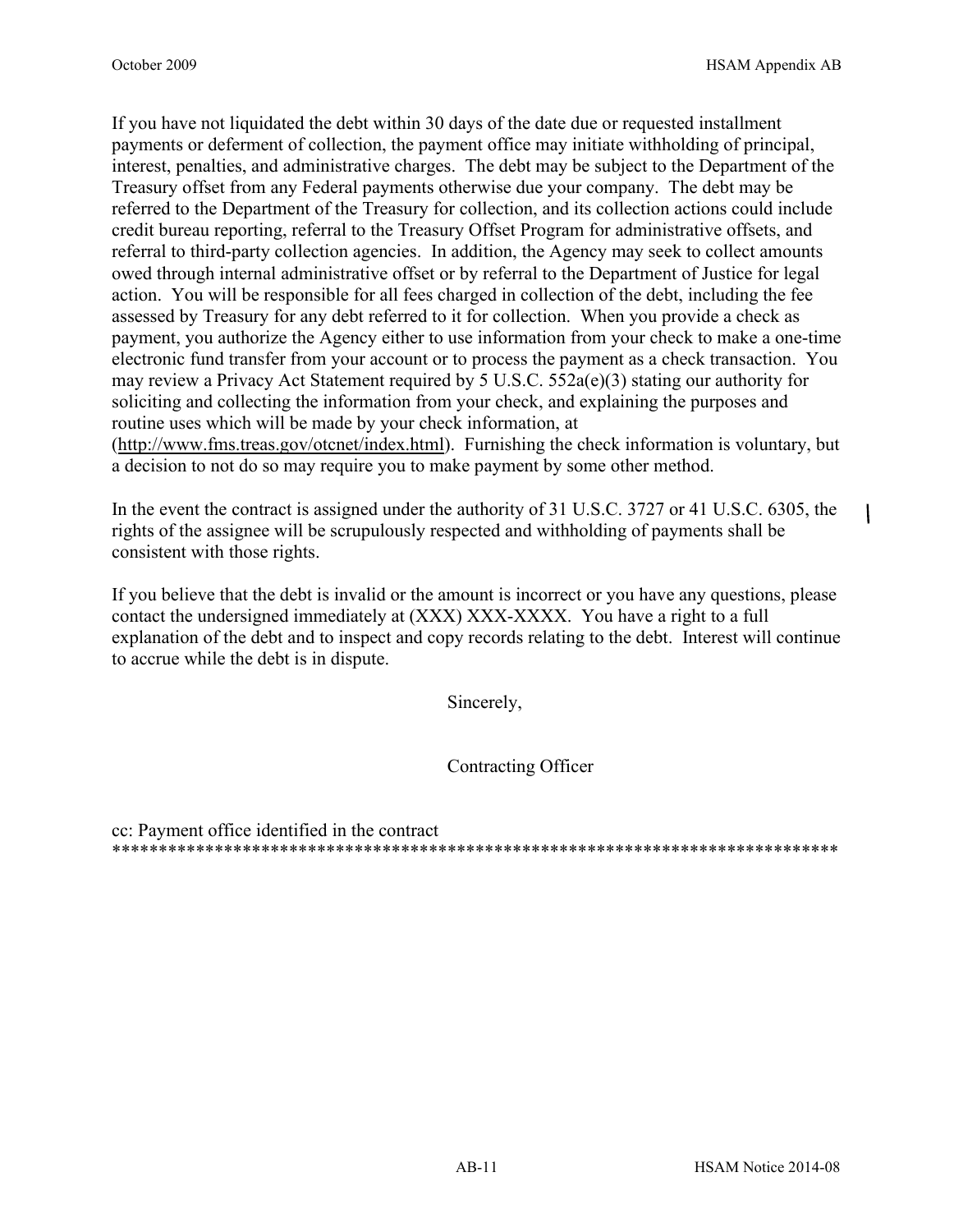### **CONTRACT CLAUSE REQUIRING INTEREST FROM DATE OF OVERPAYMENT (OTHER THAN DEFECTIVE PRICING OR CAS)**

### INSTRUCTIONS FOR USE OF TEMPLATE #4.

- 1. Use template #4 if you determine that the contract debt arises from a clause that requires payment of interest beginning at the date of overpayment (vs. beginning at date of demand for payment) OTHER THAN Defective Pricing or CAS or the Interest Clause at FAR 52.212-17 or 52.212-4(i)(6).
- 2. Modify template #4 to insert appropriate amounts to describe the debt.
- 3. Modify Template #4 to delete paragraphs that do not apply to your situation per instructions within the template.

Company Representative's Name Company Name Company Address City, State, Zip Code

Dear \_\_\_\_\_\_\_\_\_\_\_ *(company representative's name)*

This letter is to inform you that *(insert company name)* is indebted to the United States Government in the amount of \$XX,XXX.XX) on Contract No. XXXXXX-XX-X-XXXX and that payment in full is due not later than 30 days after the date of this notification.

Please remit a check in the amount of \$ payable to the payment office that is identified in your contract, annotated with the contract number and accompanied by a copy of this demand for payment.

Repayment of this debt is necessary to recoup overpayment made by the Government stemming from overpricing as a result of submittal of defective certified cost or pricing data. The reduced contract price is shown in the attached contract modification. The dates and amounts of overpayments are shown below along with the interest and penalty due on each overpayment (or see attached).

The interest due amount below above has been computed in accordance with *(Insert clause number and title here; e.g.; FAR* 52.216-5 *-- Price Redetermination – Prospective, or 52.216-16 -- Incentive Price Revision -- Firm Target).* Based on the requirements of that clause, your obligation to pay interest began on the date(s) of overpayment. The below table shows the amount you owe as of *<i>all insert date interest computation ended – all insert date interest computation ended – should be as close as possible to the date of the demand letter.)* Interest will continue to accumulate from that date until full payment is made. The computation of the amount of interest you owe for this initial period is as follows: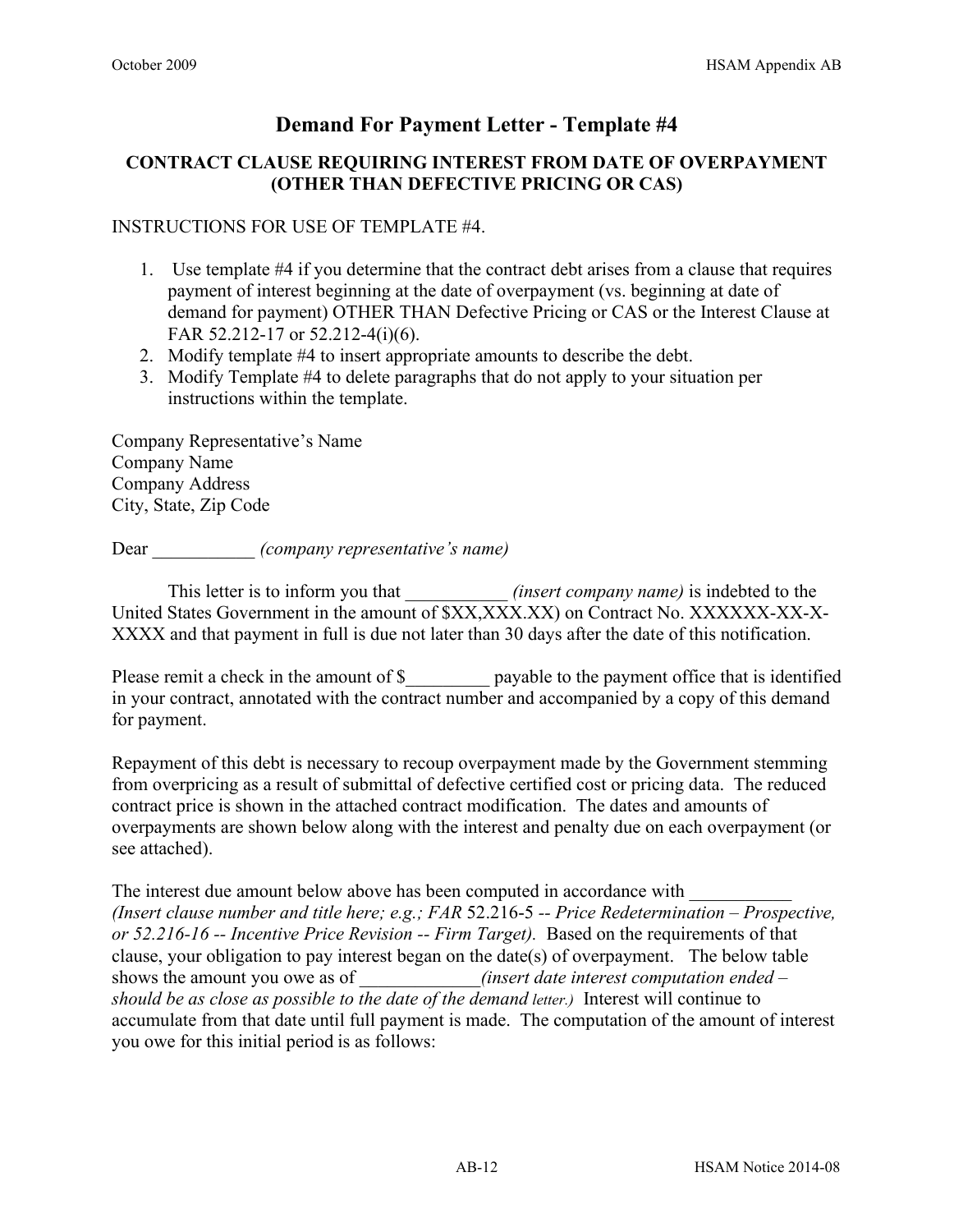| <b>ITEM</b> | <b>OVERPAYMENT</b><br><b>AMOUNT</b> | <b>DATE OF</b><br><b>OVERPAYMENT</b> | <b>INTEREST</b><br><b>DUE THRU</b><br>(INSERT<br>DATE) |
|-------------|-------------------------------------|--------------------------------------|--------------------------------------------------------|
|             |                                     |                                      |                                                        |
|             |                                     |                                      |                                                        |
|             |                                     |                                      |                                                        |
|             |                                     |                                      |                                                        |

The amount due is comprised of—

| Principal Amount of Debt          |  |
|-----------------------------------|--|
| Interest (if there are previously |  |
| accrued amounts)                  |  |
| Penalty (if applicable)           |  |
| Total Debt owed                   |  |

*(If the lines of accounting against which the debt is due are readily available, the letter should include the following. See FAR 32.604(b)(2) for specific instructions. DELETE THE PARAGRAPH IF YOU CANNOT FILL OUT THE DISTRIBUTION OF THE DEBT.)*

The following is a distribution of the debt by lines of accounting:

| AAAAAAAAA          | ιIJ |
|--------------------|-----|
| <b>BBBBBBBBBBB</b> | ιD  |
| CCCCCCCCC          | кD  |

*(If the lines of accounting are not readily available, instead of the above paragraph and chart, the letter should include the below statement. Also see FAR 32.604(b)(2)(iv) for specific instructions. DELETE THE PARAGRAPH IF YOU FILLED OUT THE ABOVE TABLE.)*

The distribution of the debt by lines of accounting will be provided in a separate letter by *(insert date by which the lines of accounting will be provided).* 

If you are financially unable to pay the full amount of the debt at the present time, you may request an installment payment agreement or deferment of collection if immediate payment is not practicable or if the amount is in dispute. Your request for installment or deferment should be made in writing and supported by certified statements of income and financial position covering the last 12 months. Requests for installments or deferment should be made to the payment office accounts receivable division.

If you have not liquidated the debt within 30 days of the date due or requested installment payments or deferment of collection, the payment office may initiate withholding of principal, interest, penalties, and administrative charges. The debt may be subject to the Department of the Treasury offset from any Federal payments otherwise due your company. The debt may be referred to the Department of the Treasury for collection, and its collection actions could include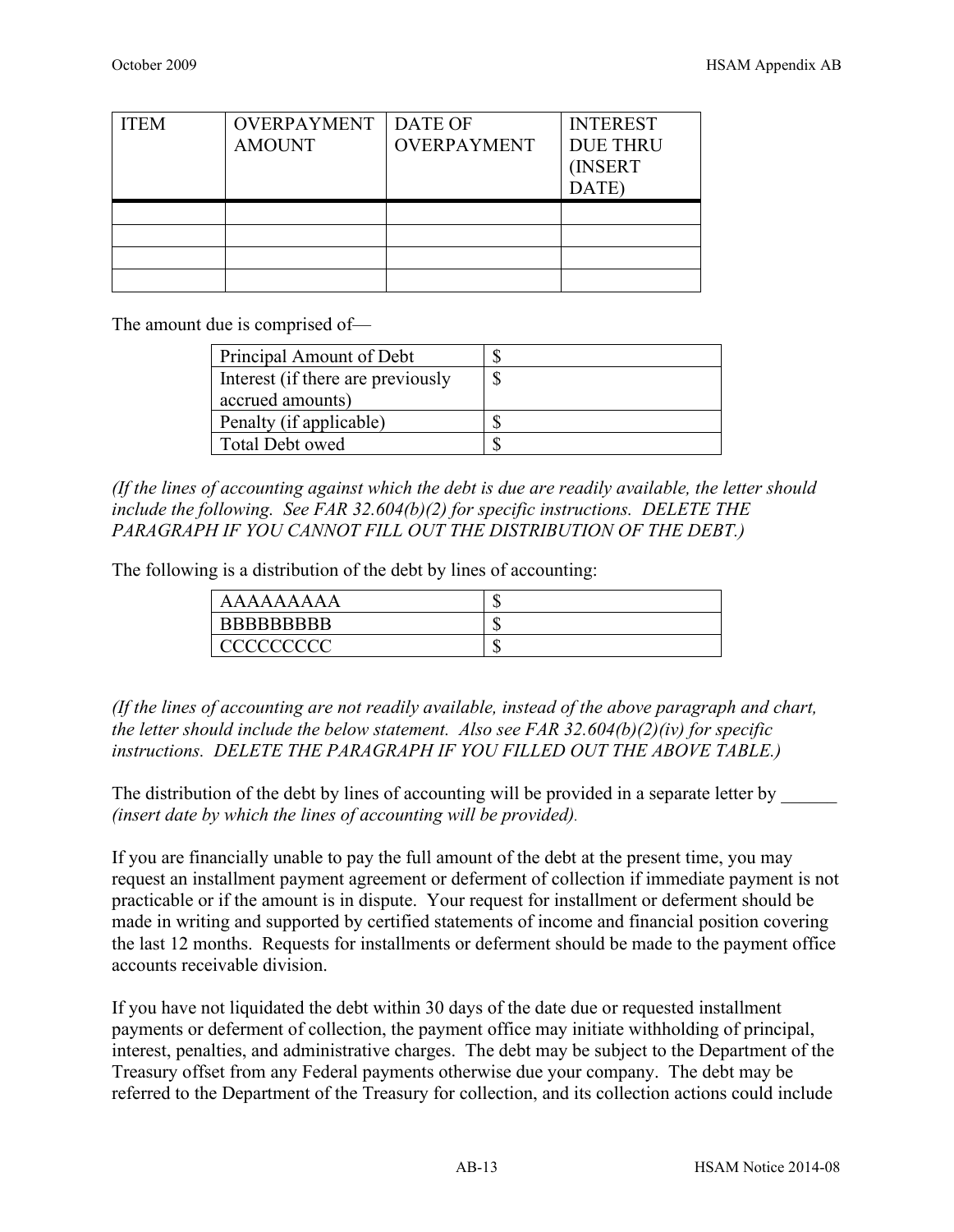credit bureau reporting, referral to the Treasury Offset Program for administrative offsets, and referral to third-party collection agencies. In addition, the Agency may seek to collect amounts owed through internal administrative offset or by referral to the Department of Justice for legal action. You will be responsible for all fees charged in collection of the debt, including the fee assessed by Treasury for any debt referred to it for collection. When you provide a check as payment, you authorize the Agency either to use information from your check to make a one-time electronic fund transfer from your account or to process the payment as a check transaction. You may review a Privacy Act Statement required by 5 U.S.C.  $552a(e)(3)$  stating our authority for soliciting and collecting the information from your check, and explaining the purposes and routine uses which will be made by your check information, at (http://www.fms.treas.gov/otcnet/index.html). Furnishing the check information is voluntary, but a decision to not do so may require you to make payment by some other method.

In the event the contract is assigned under the authority of 31 U.S.C. 3727 or 41 U.S.C. 6305, the rights of the assignee will be scrupulously respected and withholding of payments shall be consistent with those rights.

If you believe that the debt is invalid or the amount is incorrect or you have any questions, please contact the undersigned immediately at (XXX) XXX-XXXX. You have a right to a full explanation of the debt and to inspect and copy records relating to the debt. Interest will continue to accrue while the debt is in dispute.

Sincerely,

Contracting Officer

cc: Payment office identified in the contract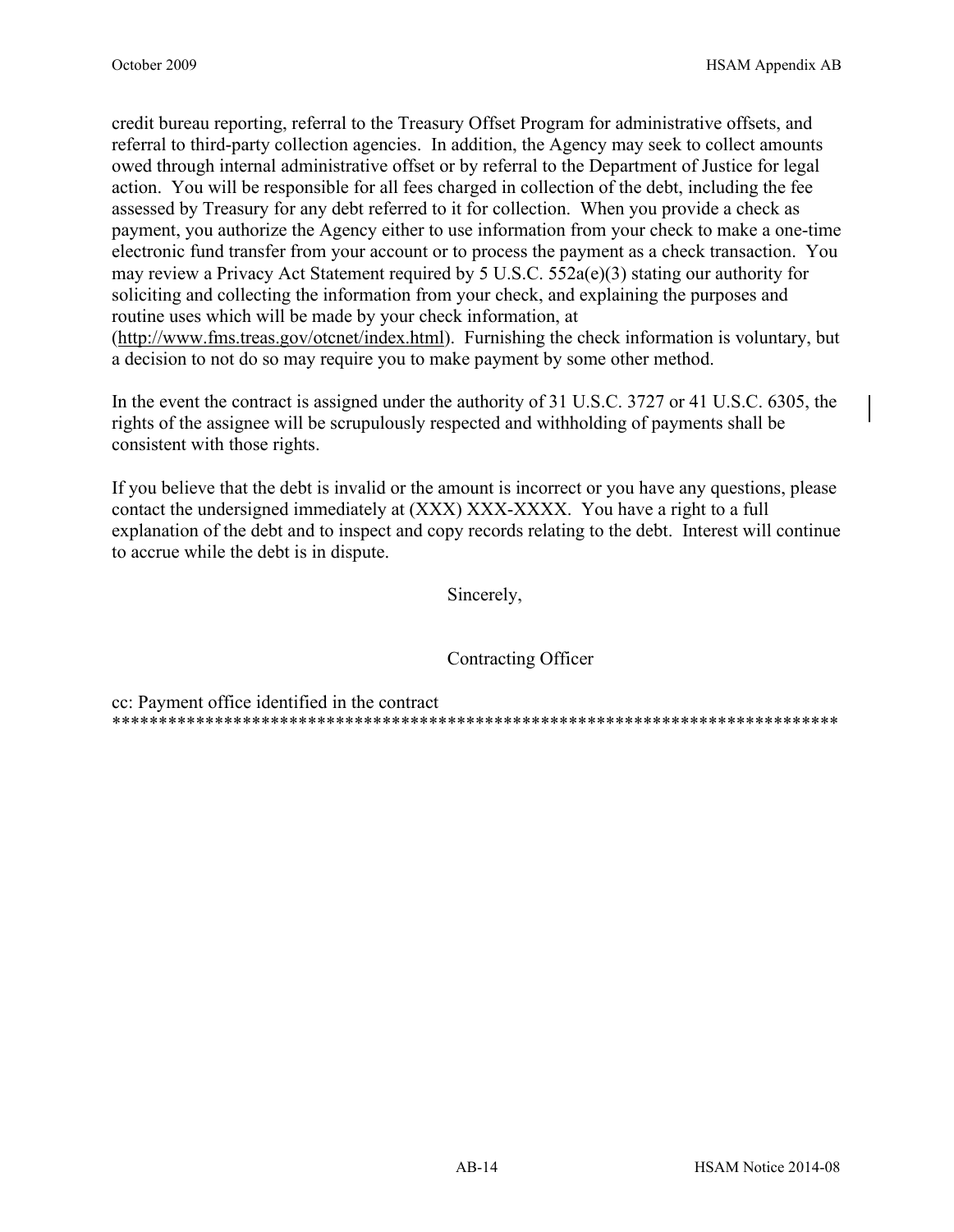### *CONTRACT DOES NOT INCLUDE A CLAUSE REQUIRING INTEREST PAYMENT.*

### INSTRUCTIONS FOR USE OF TEMPLATE #5–

- 1. Use template #5 only if you determine that the contract DOES NOT include a clause that requires the contractor to pay interest on debts under the contract, such as the interest clause at FAR 52.232-17 or 52.212-4(i).
- 2. Modify template #5 to insert appropriate amounts to describe the debt.
- 3. Modify Template #5 to delete paragraphs that do not apply to your situation per instructions within the template.

Company Representative's Name Company Name Company Address City, State, Zip Code

Dear \_\_\_\_\_\_\_\_\_\_\_ *(company representative's name)*

This letter is to inform you that *(insert company name)* is indebted to the United States Government in the amount of \$XX,XXX.XX) on Contract No. XXXXXX-XX-X-XXXX and that payment in full is due not later than 30 days after the date of this notification.

Please remit a check in the amount of \$ payable to the payment office that is identified in your contract, annotated with the contract number and accompanied by a copy of this demand for payment.

This debt resulted from *(fully describe the basis of debt).*

The amount due is comprised of —

| Principal Amount of Debt          |  |
|-----------------------------------|--|
| Interest (if there are previously |  |
| accrued amounts)                  |  |
| Penalty (if applicable)           |  |
| Total Debt owed                   |  |

*(If the lines of accounting against which the debt is due are readily available, the letter should include the following. See FAR 32.604(b)(2) for specific instructions. DELETE THE PARAGRAPH IF YOU CANNOT FILL OUT THE DISTRIBUTION OF THE DEBT.)*

The following is a distribution of the debt by lines of accounting:

| AAAAAAAAA          | ۱IJ |
|--------------------|-----|
| <b>BBBBBBBBBBB</b> | ᄓ   |
| <u>'AAAAAAAA</u>   | ᄓ   |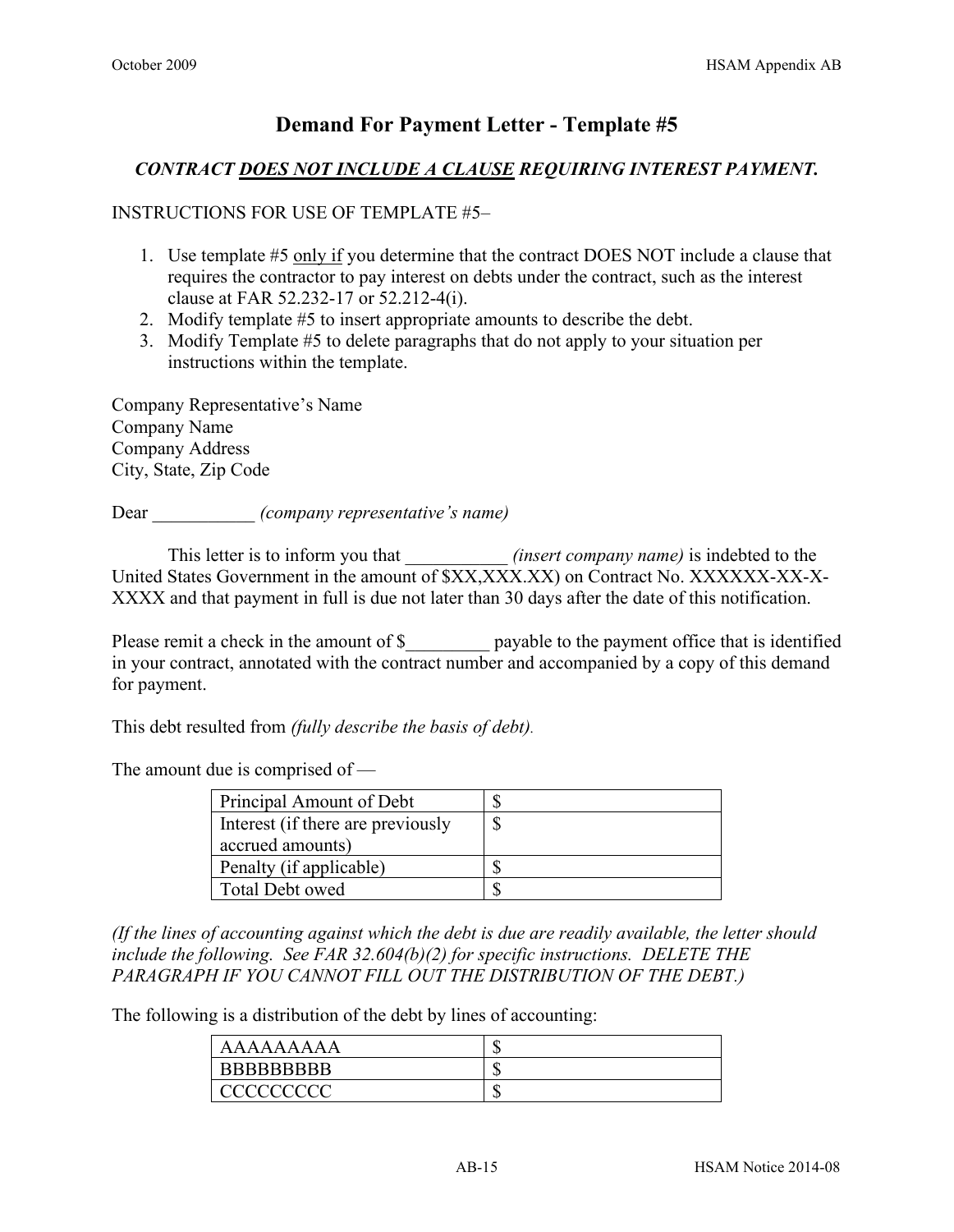*(If the lines of accounting are not readily available, instead of the above paragraph and chart, the letter should include the below statement. Also see FAR 32.604(b)(2)(iv) for specific instructions. DELETE THE PARAGRAPH IF YOU FILLED OUT THE ABOVE TABLE.)*

The distribution of the debt by lines of accounting will be provided in a separate letter by *(insert date by which the lines of accounting will be provided).*

*(Make sure you have checked with your general counsel to determine if interest and penalties apply to this debt. If they do not apply, remove the below paragraph. Also see Section 3.13, Non-Tax Debt Collection, of the DHS Financial Management Policy Manual, which governs interest and penalty requirements on debt collection within DHS when a contract does not include a specific interest payment requirement.)* 

If you have not liquidated the debt within 30 days of the date due or requested installment payments or deferment of collection, the payment office may initiate withholding of principal, interest, penalties, and administrative charges. Handling charges will be assessed to cover administrative costs incurred as a result of not receiving timely payment. Handling charges will accrue at a rate of ten dollars (\$10.00) per month if payment is not received within sixty (60) days of the date of this notice. In addition to interest and handling charges, if DHS does not receive payment within ninety (90) days of the date of this notice, a six percent (6%) per annum penalty will be assessed. Charges will be computed from the date of this notice and will accrue monthly with the applicable interest and handling charges. In the case of any late payment, the amount received will be applied in this sequence: (1) to any accrued penalty and handling charges; (2) to any accrued interest; and (3) to outstanding principle.

If you are financially unable to pay the full amount of the debt at the present time, you may request an installment payment agreement or deferment of collection if immediate payment is not practicable or if the amount is in dispute. Your request for installment or deferment should be made in writing and supported by certified statements of income and financial position covering the last 12 months. Requests for installments or deferment should be made to the payment office accounts receivable division.

If you have not liquidated the debt within 30 days of the date due or requested installment payments or deferment of collection, the payment office may initiate withholding of principal, interest, penalties, and administrative charges. The debt may be subject to the Department of the Treasury offset from any Federal payments otherwise due your company. The debt may be referred to the Department of the Treasury for collection, and its collection actions could include credit bureau reporting, referral to the Treasury Offset Program for administrative offsets, and referral to third-party collection agencies. In addition, the Agency may seek to collect amounts owed through internal administrative offset or by referral to the Department of Justice for legal action. You will be responsible for all fees charged in collection of the debt, including the fee assessed by Treasury for any debt referred to it for collection. When you provide a check as payment, you authorize the Agency either to use information from your check to make a one-time electronic fund transfer from your account or to process the payment as a check transaction. You may review a Privacy Act Statement required by 5 U.S.C. 552a(e)(3) stating our authority for soliciting and collecting the information from your check, and explaining the purposes and routine uses which will be made by your check information, at